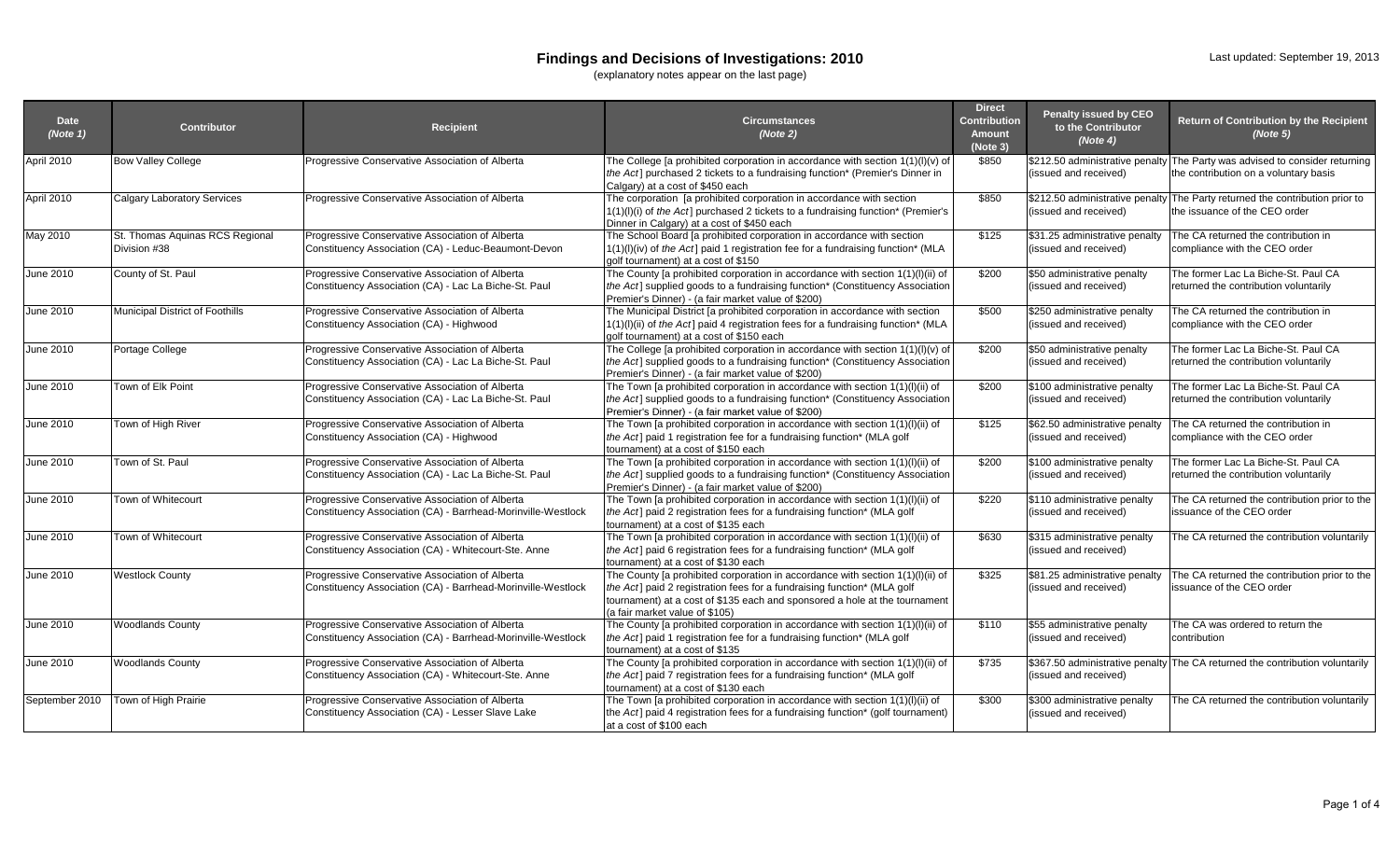#### **Findings and Decisions of Investigations: 2010**

(explanatory notes appear on the last page)

| <b>Date</b><br>(Note 1) | Contributor                                      | Recipient                                                                                                | <b>Circumstances</b><br>(Note 2)                                                                                                                                                                                | <b>Direct</b><br><b>Contribution</b><br><b>Amount</b><br>(Note 3) | <b>Penalty issued by CEO</b><br>to the Contributor<br>(Note 4) | Return of Contribution by the Recipient<br>(Note 5)                                                     |
|-------------------------|--------------------------------------------------|----------------------------------------------------------------------------------------------------------|-----------------------------------------------------------------------------------------------------------------------------------------------------------------------------------------------------------------|-------------------------------------------------------------------|----------------------------------------------------------------|---------------------------------------------------------------------------------------------------------|
|                         | September 2010 Town of Sylvan Lake               | Progressive Conservative Association of Alberta<br>Constituency Association (CA) - Innisfail-Sylvan Lake | The Town [a prohibited corporation in accordance with section 1(1)(I)(ii) of<br>the Act] waived the rental fee for a fundraising function* (a fair market value<br>of \$640)                                    | \$640                                                             | \$160 administrative penalty<br>(issued and received)          | The CA returned the contribution in<br>compliance with the CEO order                                    |
| October 2010            | Grande Prairie Regional College                  | Progressive Conservative Association of Alberta                                                          | The College [a prohibited corporation in accordance with section $1(1)(I)(v)$ of<br>the Act] purchased 6 tickets to a fundraising function* (Northern Alberta<br>Premier's Dinner) at a cost of \$250 each      | \$1,350                                                           | (issued and received)                                          | \$337.50 administrative penalty The Party returned the contribution in<br>compliance with the CEO order |
| October 2010            | Holy Spirit Roman Catholic<br>School Division #4 | Progressive Conservative Association of Alberta                                                          | The School Board [a prohibited corporation in accordance with section<br>$(1(1)(I)(iv))$ of the Act] purchased 2 tickets to a fundraising function*<br>(Premier's Dinner in Lethbridge) at a cost of \$250 each | \$450                                                             | (issued and received)                                          | \$112.50 administrative penalty The Party returned the contribution in<br>compliance with the CEO order |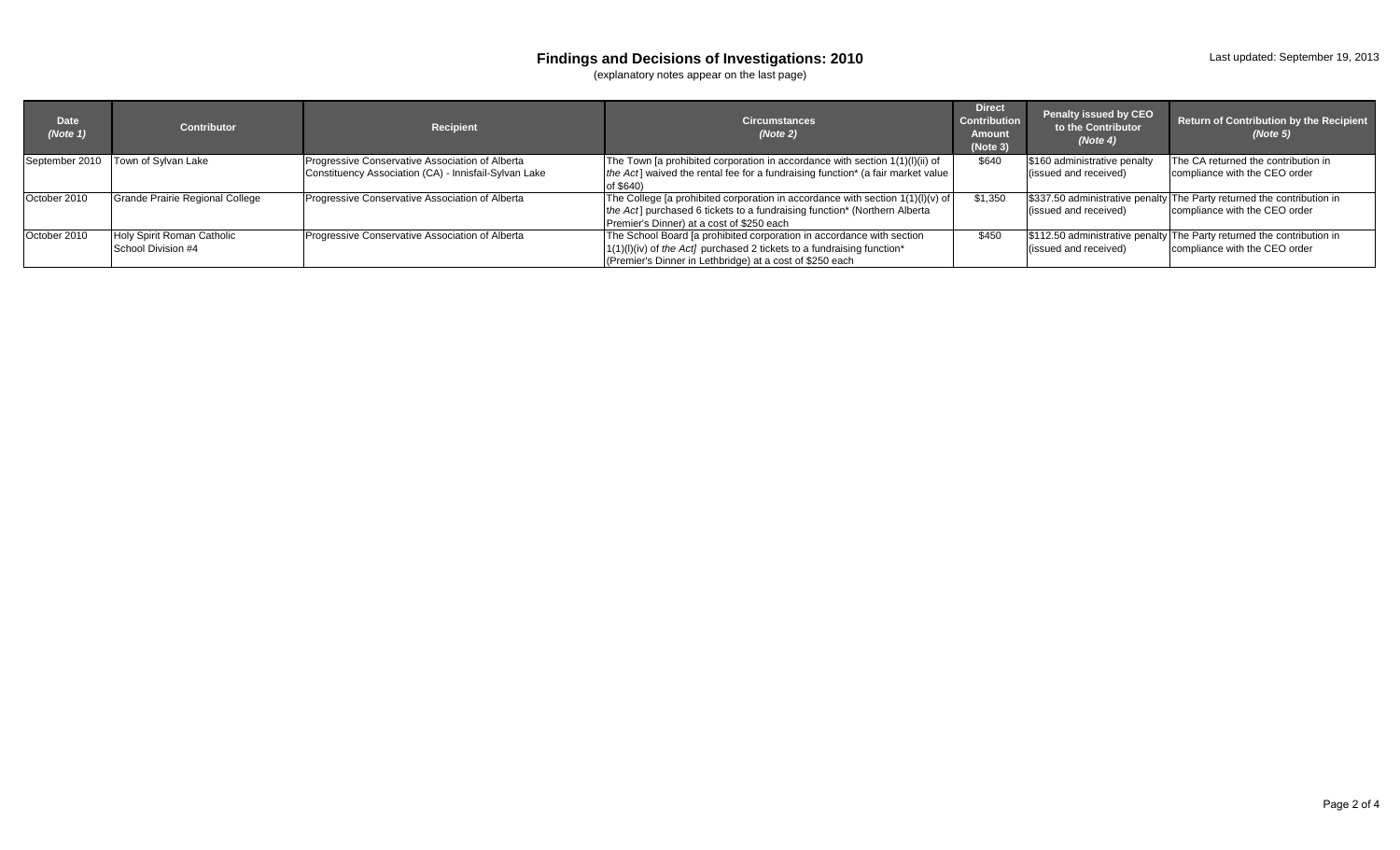### **Findings and Decisions of Investigations: 2011**

(explanatory notes appear on the last page)

| <b>Date</b><br>(Note 1) | <b>Contributor</b>                               | <b>Recipient</b>                                                                                                    | <b>Circumstances</b><br>(Note 2)                                                                                                                                                                                                                           | <b>Direct</b><br><b>Contribution</b><br><b>Amount</b><br>(Note 3) | Penalty issued by CEO<br>to the Contributor<br>(Note 4) | Return of Contribution by the Recipient<br>(Note 5)                                                     |
|-------------------------|--------------------------------------------------|---------------------------------------------------------------------------------------------------------------------|------------------------------------------------------------------------------------------------------------------------------------------------------------------------------------------------------------------------------------------------------------|-------------------------------------------------------------------|---------------------------------------------------------|---------------------------------------------------------------------------------------------------------|
| January 2011            | St. Michael's Health Centre<br>(Covenant Health) | Alberta Liberal Party                                                                                               | Covenant Health [a prohibited corporation in accordance with section<br>1(1)(I)(vi.1) of the Act] through its association with St. Michael's Health<br>Centre] purchased 3 tickets to a fundraising function* (Leader's Dinner)<br>at a cost of \$100 each | \$225                                                             | \$37.50 administrative penalty<br>(issued and received) | The Party returned the contribution prior to<br>the issuance of the CEO order                           |
| February 2011           | Town of Whitecourt                               | Progressive Conservative Association of Alberta<br>Constituency Association (CA) - Whitecourt-Ste. Anne             | The Town [a prohibited corporation in accordance with section 1(1)(l)(ii)<br>of the Act] purchased 2 tickets to a fundraising function* (Constituency<br>Association Premier's Dinner) at a cost of \$75 each                                              | \$100                                                             | \$50 administrative penalty<br>(issued and received)    | The CA returned the contribution voluntarily                                                            |
| March 2011              | Portage College                                  | Progressive Conservative Association of Alberta<br>Constituency Association (CA) - Athabasca-Redwater               | The College [a prohibited corporation in accordance with section<br>1(1)(I)(v) of the Act] purchased 10 tickets to a fundraising function*<br>(Constituency Association Premier's Dinner) at a cost of \$75 each                                           | \$500                                                             | \$125 administrative penalty<br>(issued and received)   | The CA returned the contribution voluntarily                                                            |
| April 2011              | <b>Bow Valley College</b>                        | Progressive Conservative Association of Alberta                                                                     | The College [a prohibited corporation in accordance with section<br>$1(1)(I)(V)$ of the Act] purchased 2 tickets to a fundraising function*<br>(Premier's Dinner in Calgary) at a cost of \$450 each                                                       | \$850                                                             | (issued and received)                                   | \$212.50 administrative penalty The Party returned the contribution in<br>compliance with the CEO order |
| June 2011               | <b>Mackenzie County</b>                          | Progressive Conservative Association of Alberta<br>Constituency Association (CA) - Fort Saskatchewan-<br>Vegreville | The County [a prohibited corporation in accordance with section 1(1)(l)(ii)<br>of the Act] paid 3 registration fees for a fundraising function* (golf<br>tournament) at a cost of \$200 each                                                               | \$525                                                             | (issued and received)                                   | \$262.50 administrative penalty The CA returned the contribution in<br>compliance with the CEO order    |
| June 2011               | Town of Whitecourt                               | Progressive Conservative Association of Alberta<br>Constituency Association (CA) - Barrhead-Morinville-<br>Westlock | The Town [a prohibited corporation in accordance with section 1(1)(l)(ii)<br>of the Act] purchased 1 ticket to a fundraising function* (MLA golf<br>tournament) at a cost of \$155                                                                         | \$130                                                             | \$65 administrative penalty<br>(issued and received)    | The CA returned the contribution prior to the<br>issuance of the CEO order                              |
| June 2011               | Town of Whitecourt                               | Progressive Conservative Association of Alberta<br>Constituency Association (CA) - Whitecourt-Ste. Anne             | The Town [a prohibited corporation in accordance with section 1(1)(l)(ii)<br>of the Act] paid 8 registration fees for a fundraising function* (MLA golf<br>tournament) at a cost of \$133.12 each                                                          | \$865                                                             | (issued and received)                                   | \$432.50 administrative penalty The CA returned the contribution voluntarily                            |
| June 2011               | <b>Woodlands County</b>                          | Progressive Conservative Association of Alberta<br>Constituency Association (CA) - Whitecourt-Ste. Anne             | The County [a prohibited corporation in accordance with section 1(1)(l)(ii)<br>of the Act] paid 1 registration fee for a fundraising function* (MLA golf<br>tournament) at a cost of \$130                                                                 | \$105                                                             | \$52.50 administrative penalty<br>(issued and received) | The CA returned the contribution voluntarily                                                            |